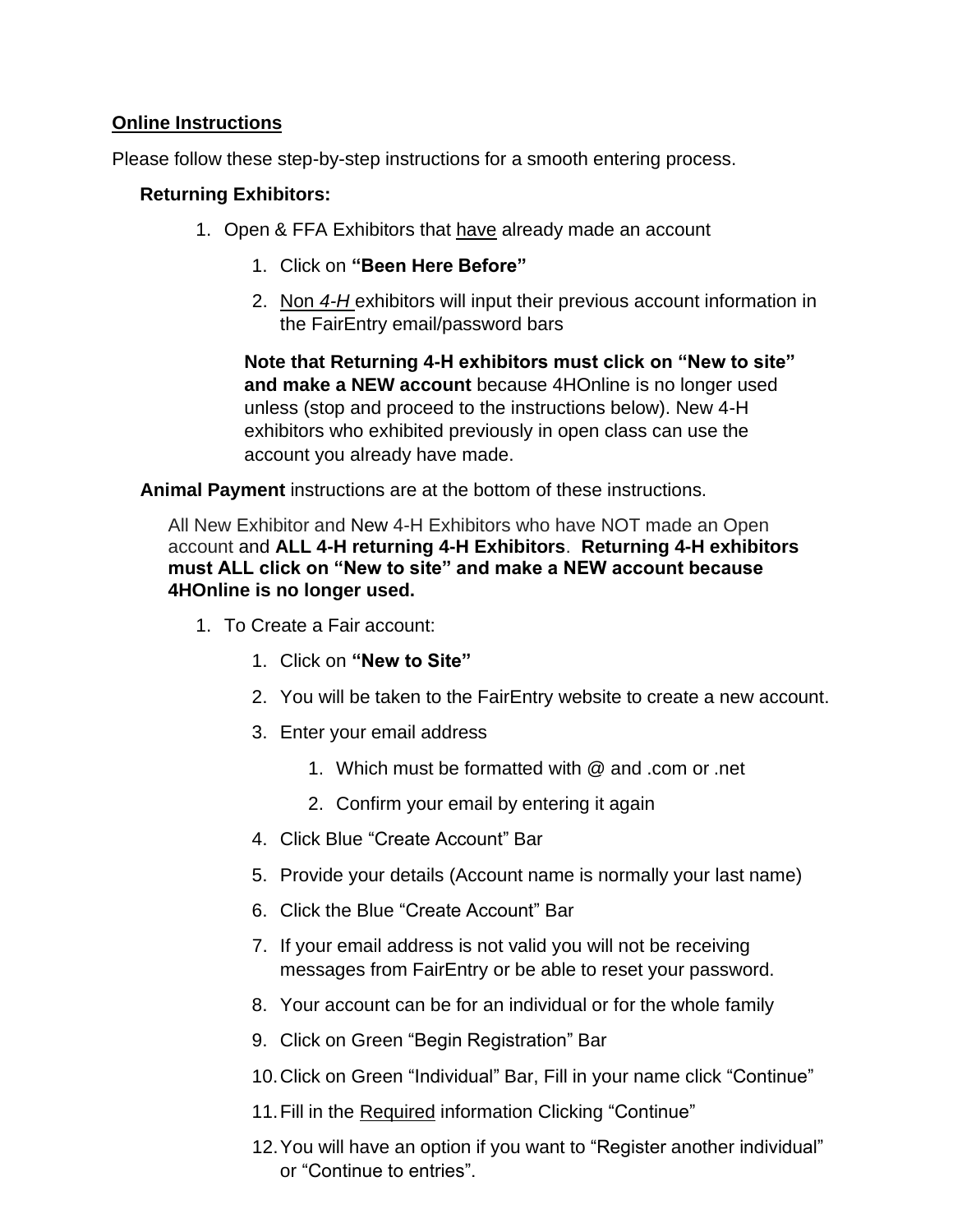- 1. If you "Register another individual" (family member) you will be able to copy their address information.
- 2. If you "Continue to Entries", Click the green "Add an Entry" bar

## **Entering Exhibits Process:**

- 1. After you clicked on "Add an Entry"
- 2. Select your Department, Section and Subdivisions
- 3. *4-H, FFA exhibitors,* and Animal exhibitors:
	- a. After Selecting your Department, Section and Subdivisions
	- b. Look for the button "ADD an Animal"
	- c. Click "Enter a new animal"
	- d. Fill in all the required animal information

e. *4-H & FFA exhibitors* must select your club for your project to associate it with your entry

- 1. You will be asked to "Review your Selections", if everything is correct Click "Create entries", if not cancel
	- 1. You may be asked "Register your exhibits", "Create an entry", "Add an Entry" or "Continue with this invoice" to enter exhibits
	- 2. You are able to edit your entry any time before you click on the green "SUBMIT" Bar.
	- 3. **Non-Animal Exhibitors** DO NOT HAVE PAYMENTS (FEES)
		- 1. You still continue through the whole process to payment (Invoice)
	- 4. Once you Click "Submit" only the Fair Administrator will be able to edit.
	- 5. When you are done entering all your exhibits: Click "Continue to payment"
	- 6. At the top you will see the beginning three Fields (Exhibitor>Entries>Payment)
		- 1. **Exhibitor:** Click and you are able to see and edit all your personal information
		- 2. **Entries:** Click and you are able to see and edit all your entries
		- 3. **Payment:** Click and you will see your invoice with your total animal fees. You also can check out your Summary/Detail
	- 7. Read this page. If completely done, click on "SUBMIT". Now:
		- 1. Your account is locked out until the Fair Administrator approves your entry. Your account should be unlocked the next day.